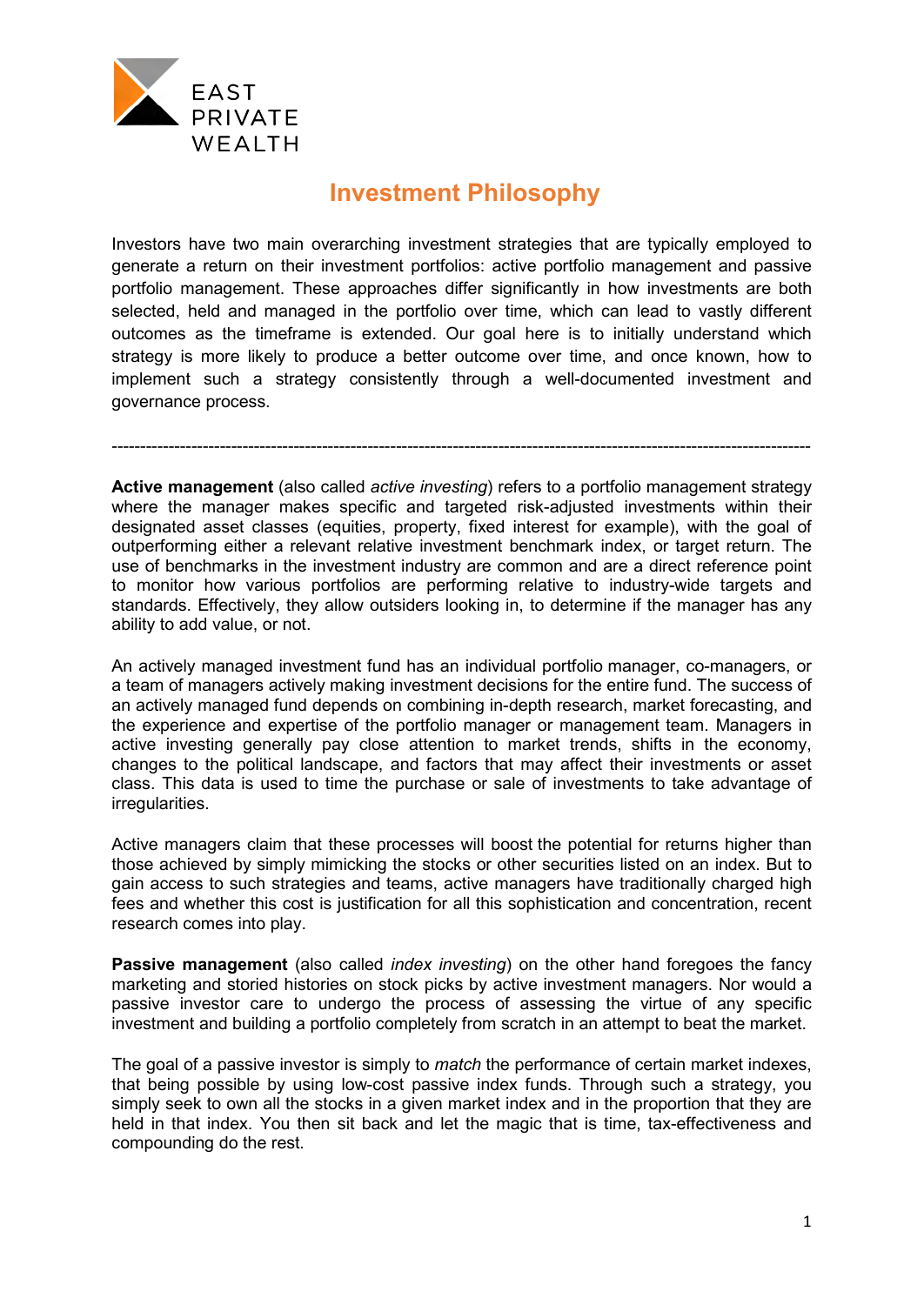

One way of tracking the success or lack-thereof of both main groups of managers, and therefore, whether investment portfolios should be tilted more towards the 'active' style or more towards the 'passive' style, is to refer to the actual evidence of the industries endeavours which is where SPIVA Scorecards (Standard and Poor's (S&P) Indices Versus Active) come into play. SPIVA has been the de facto scorekeeper of the ongoing active versus passive debate since the first publication of the SPIVA U.S. Scorecard in 2002.

**Standard & Poor's** is an American financial services company that publishes industryleading financial research and analysis on stocks, bonds, and commodities. As part of this process, S&P are dedicated to the collection, measurement and analysis of the performance of actively managed funds against their relevant index (passive) benchmarks not just in Australia, but worldwide - [https://us.spindices.com/spiva/#/reports.](https://us.spindices.com/spiva/#/reports)

The outcome of this activity is designed to do determine what percentage of 'active management' funds over time have a genuine ability to beat their relevant index benchmarks – and thus add value to their clients. The main results table is displayed below;

| Report 1a: Percentage of Funds Outperformed by the Index (Based on Absolute Return) |                                                            |            |            |            |             |             |  |  |  |
|-------------------------------------------------------------------------------------|------------------------------------------------------------|------------|------------|------------|-------------|-------------|--|--|--|
| <b>FUND CATEGORY</b>                                                                | <b>COMPARISON INDEX</b>                                    | 1-YEAR (%) | 3-YEAR (%) | 5-YEAR (%) | 10-YEAR (%) | 15-YEAR (%) |  |  |  |
| <b>Australian Equity General</b>                                                    | <b>S&amp;P/ASX 200</b>                                     | 86.69      | 85.81      | 79.61      | 83.20       | 83.68       |  |  |  |
| Australian Equity Mid- and<br>Small-Cap                                             | S&P/ASX Mid-Small                                          | 51.94      | 88.89      | 70.09      | 47.22       | 49.18       |  |  |  |
| <b>International Equity General</b>                                                 | S&P Developed Ex-Australia<br>LargeMidCap                  | 70.37      | 82.38      | 89.40      | 90.87       | 92.64       |  |  |  |
| <b>Australian Bonds</b>                                                             | <b>S&amp;P/ASX Australian Fixed</b><br>Interest $0+$ Index | 98.36      | 83.64      | 90.20      | 70.97       | <b>NA</b>   |  |  |  |
| <b>Australian Equity A-REIT</b>                                                     | S&P/ASX 200 A-REIT                                         | 78.87      | 66.22      | 83.33      | 78.13       | 84.62       |  |  |  |

Source: S&P Dow Jones Indices LLC, Morningstar. Data as of Dec. 31, 2018. Past performance is no guarantee of future results. Table is provided for illustrative purposes.

Source:<https://us.spindices.com/spiva/#/reports>

As shown, the latest [SPIVA](https://us.spindices.com/spiva/#/reports) Australia Scorecard has reported on the performance of Australian active funds against their respective benchmark indices over 1, 3, 5, 10, and 15 year periods, evaluating the returns of over 860 Australian equity funds (large, mid, and small cap, as well as A-REIT), 436 international equity funds, and 116 Australian bond funds.

For the year-ended Dec 31, 2018, the overwhelming majority (86.69% to be precise) of Australian Equity, International Equity, Australian Bonds and A-REIT funds, failed in their attempt to outperform their respective (passive) benchmarks over past 12 months. A staggering number which one would hope that as the time-frame is extended, more active managers should begin to shine.

When we analyse other periods however and take for example the 15-year period results, here we still see SPIVA reporting that 80%+ (90%+ in the case of International Equity) of actively managed funds failed to beat their relative (passive) index' benchmarks over that period, and in fact, likely detracted from an investors potential wealth. LESS than 2 out of every 10 Active Management Funds (1.632 to be precise) failed to add ANY value over this time period. A similar picture exists over 3, 5- and 10-year periods.

Although these are quite sobering statistics, a logical argument that could follow on from here is because there are a handful of managers that do out-perform overtime, we should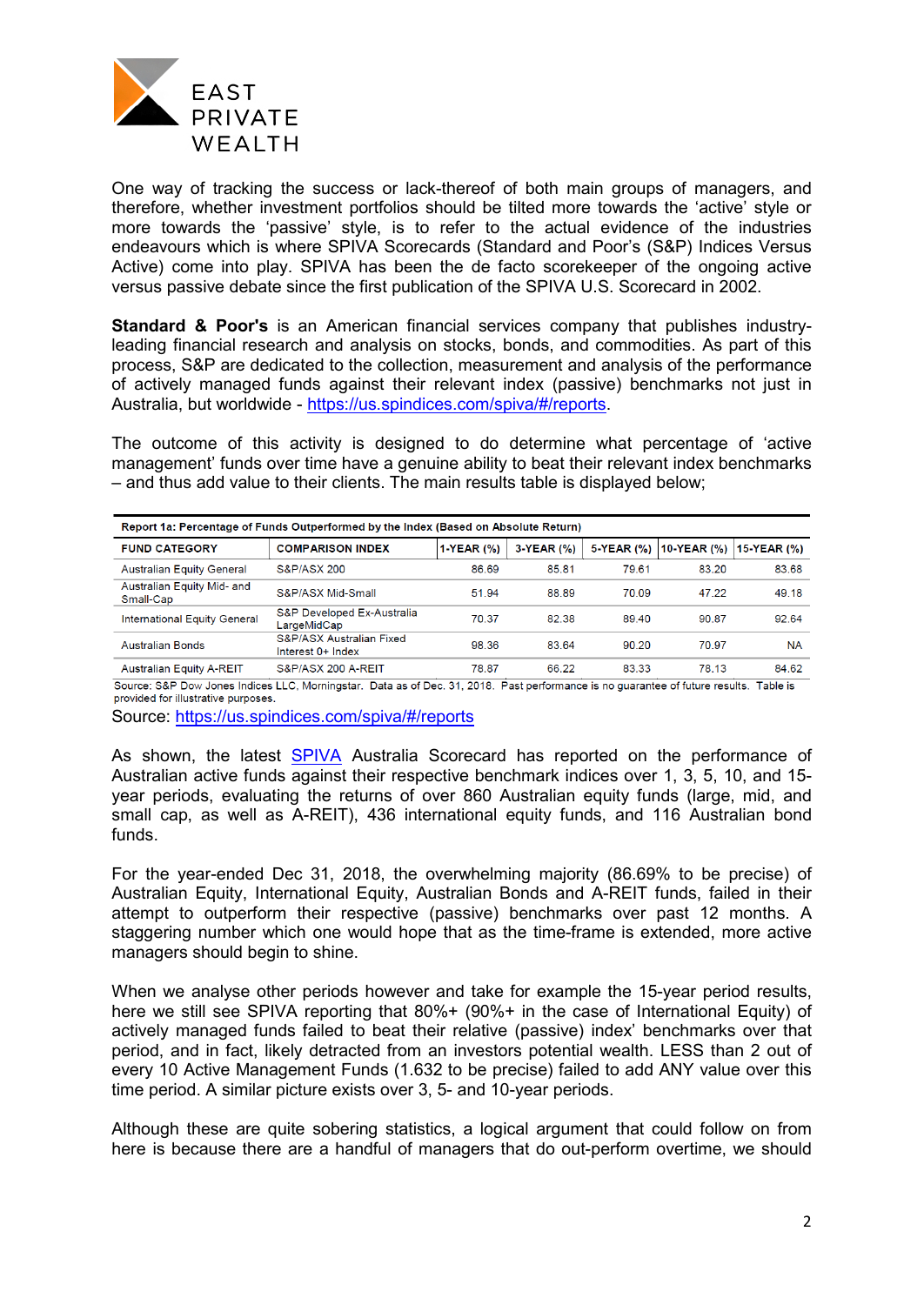

just find out who they are and put our money with them. But will that simplistic approach work?

SPIVA has an answer for this question as well by extending their measurement and analysis of active management into an additional factor called 'persistence', a test that highlights a manager's skill over different market environments. Effectively the question is asked – if a manager is out-performing their relative (passive) index' benchmarks today, what are the chances this remains the case into the future?

According to SPIVA, in the 24-month period following the end of June 2016, of the 187 Australian active funds which were then ranked in their respective top quartiles (the best of the best in other words), just 16 or 8.6% stayed in the top quartile thereafter. If we extend the timeframe further to a similar study from a few years earlier, out of the top-performing funds in the 12-month period ending June 2014, only 4.0% consistently beat their benchmarks in the following four consecutive years. SPIVA backs up these statistics by noting that since their research has begun, over successive three- and five-year periods, most outperforming funds today failed to beat their respective benchmarks into the future. Further they noted that most funds in a top quartile today, did not remain there consistently.

The answer to our simplistic question therefore seems to leave little doubt - picking tomorrows winners out of today's best performers, is incredibly hard. Even if you find a manager that is currently outperforming, their winning streaks are often short lived.

Consider a summary of the above facts over a long-term horizon (15 years) to Dec 31, 2018;

- 83.68% of Australian Active Managers failed to beat their passive investment benchmark;
- 92.64% of International Equity Investment Managers also failed;
- 78.13% of A-REIT Managers likewise, failed;
- While Australian Bond managers don't yet have a 15-year comparison period, their future looks to be less than favourable of adding out-performance, and;
- If you do find a manager that is out-performing today, they are very unlikely to be tomorrows winners.

Trying to build a long-term horizon 'Active' investment portfolio with such odds is an intensely difficult task, and, is a task that is likely to be to be detrimental to your wealth if you fail to achieve even getting the basic returns of the market.

Take a hypothetical example where we construct a portfolio, of today's managers who are delivering excellent results for their investors. Whilst we hope to be adding value in conducting all of this work in finding and researching them, given the odds are simply not on our side, let's make the assumption that such a portfolio subsequently underperforms by 1%, 2% or even 3% per annum from there on vs. their passive benchmark brethren. The result at the end of a similar 15-year period on a \$1m portfolio is material.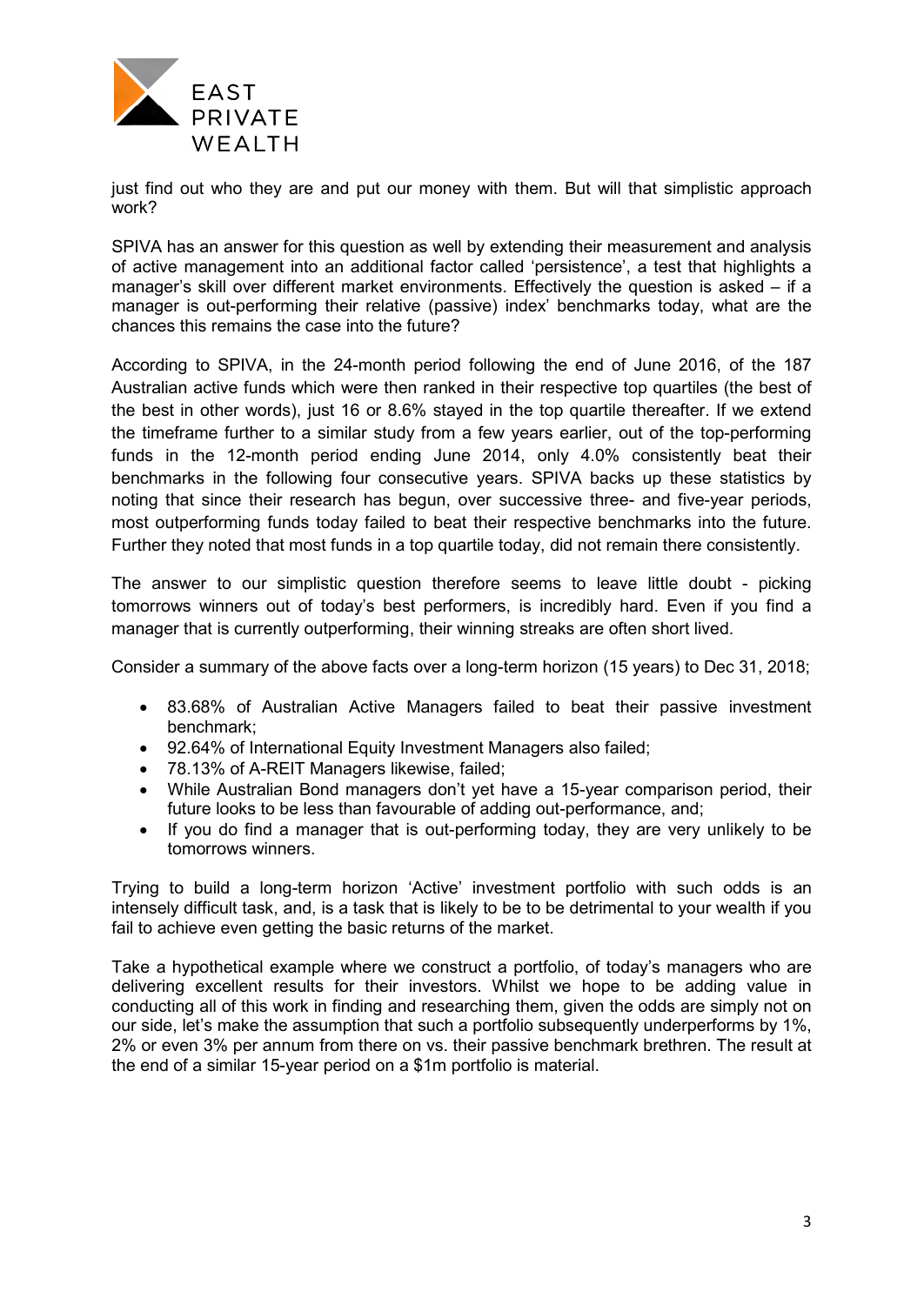



Rather than \$1m turning into close to \$3.2m via a tax-effective passive investment strategy which returns what the market returns, around ~8% per annum, if our portfolio of 'active' managers went on to under-perform by 3% per annum, the portfolios end value would be just \$2.1m. That's a whopping \$1.1m or circa 66% of underperformance. Not a great outcome.

Warren Buffett, one of the world's most notable investment managers perhaps summed up the results best; *"Most investors, both institutional and individual, will find that the best way to own common stocks (shares) is through an index fund that charges minimal fees."* Warren Buffett, Berkshire Hathaway Annual Report 1996.

Given this was written over two decades ago, recently he furthered those thoughts post the recent passing of Jack Bogle, the father of (passive) Index Investing, in early 2019,; *"If a statue is ever erected to honour the person who has done the most for … investors, the hands down choice should be [the late] Jack Bogle. For decades, Jack has urged investors to invest in ultra-low-cost index funds. In his crusade, he amassed only a tiny percentage of the wealth that has typically flowed to managers who have promised their investors large rewards while delivering them nothing - or, less than nothing - of added value. In his early years, Jack was frequently mocked by the investment-management industry. Today, however, he has the satisfaction of knowing that he helped millions of investors realize far better returns on their savings than they otherwise would have earned. He is a hero to them and to me."* Warren Buffett, [CNBC.](https://www.cnbc.com/2019/01/16/warren-buffett-says-jack-bogle-did-more-for-the-individual-investor-than-anyone-hes-ever-known.html)

Warren and Jack are both supported by the SPIVA research we have represented here. The statistics are just so overwhelming in supporting the view that a much greater tilt-towards 'passive management' and away from 'active management' appears warranted. And if you think is something new and that active management will again shine, the late Jack Bogle briefly mentioned before, had been pushing the industry to change how people should invest their money for the better part of 43 years.

The firm he founded, The Vanguard Group, was built on the belief that, over the long term, most investment managers cannot outperform the broad stock market averages.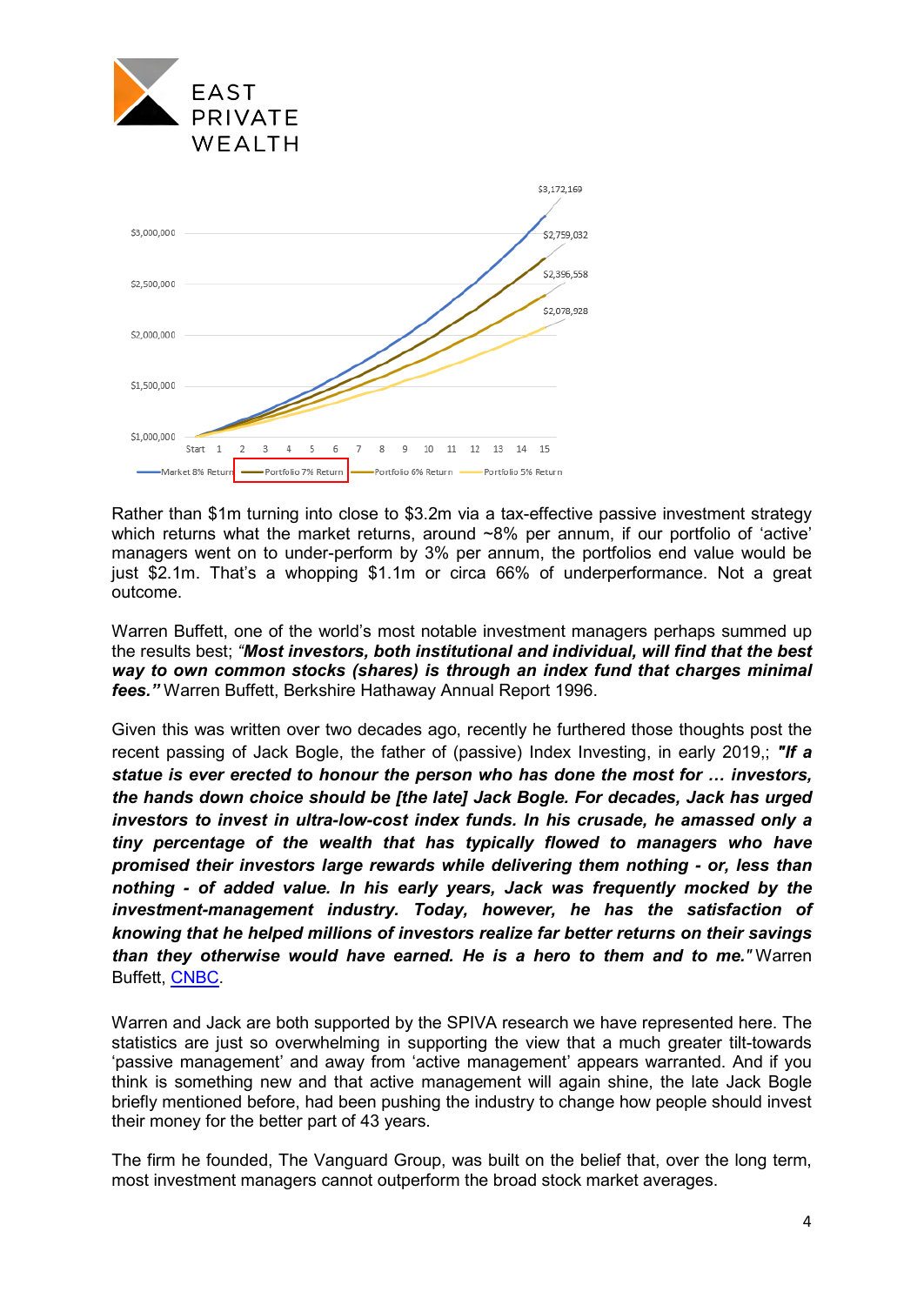

It was quite an insight to have back in 1976 when he launched the first retail index fund along with Princeton professor Burton Malkiel who had written about the idea of an index fund in his ground-breaking book *[A Random Walk Down Wall Street](https://en.wikipedia.org/wiki/A_Random_Walk_Down_Wall_Street)*, first published in 1973.

At the time, and ever since for that matter (for some 46 years – almost half a century), Malkiel has similarly argued that asset prices typically exhibit signs of random walk and that one therefore cannot consistently outperform the market averages. In forming his thesis, Malkiel (like SPIVA today) examined some popular investing techniques, including technical analysis and fundamental analysis, in light of the academic research available on these methods. Through detailed analysis, he noted significant flaws in both techniques, concluding that, for most investors, following these methods will produce inferior results compared to passive strategies.

Further, Malkiel also had a similar critique for methods of selecting actively managed mutual funds based upon past performance. He cited studies indicating that actively managed mutual funds vary greatly in their success rates over the long term, often underperforming in years following their success, thereby regressing toward the mean. Malkiel suggests that given the distribution of fund performances, it is statistically unlikely that an investor would happen to select those few mutual funds which will outperform their benchmark index over the long term.

As we have shown, through this seminal body of work and backed up more recently via SPIVA some 50 years on, he and Jack were right. Despite all the promises made by the 'active' management industry, the odds simply do not work in your favour over building a portfolio today that is likely to add-value over and above respective (passive) benchmarks.

---------------------------------------------------------------------------------------------------------------------------

There is one notable exception to the above. Again, according to SPIVA, the mid and smallcap fund segment highlights a sector of the market where 'active management' can addvalue over the (passive) broader index'. Within this fund category, SPIVA results show that more than half of 'active' managers (50.82%) have proven over time to be able to add value.

| Report 1a: Percentage of Funds Outperformed by the Index (Based on Absolute Return) |                                               |              |            |            |             |             |  |  |  |  |
|-------------------------------------------------------------------------------------|-----------------------------------------------|--------------|------------|------------|-------------|-------------|--|--|--|--|
| <b>FUND CATEGORY</b>                                                                | <b>COMPARISON INDEX</b>                       | $1-YEAR (%)$ | 3-YEAR (%) | 5-YEAR (%) | 10-YEAR (%) | 15-YEAR (%) |  |  |  |  |
| <b>Australian Equity General</b>                                                    | <b>S&amp;P/ASX 200</b>                        | 86.69        | 85.81      | 79.61      | 83.20       | 83.68       |  |  |  |  |
| Australian Equity Mid- and<br>Small-Cap                                             | S&P/ASX Mid-Small                             | 51.94        | 88.89      | 70.09      | 47.22       | 49.18       |  |  |  |  |
| <b>International Equity General</b>                                                 | S&P Developed Ex-Australia<br>LargeMidCap     | 70.37        | 82.38      | 89.40      | 90.87       | 92.64       |  |  |  |  |
| <b>Australian Bonds</b>                                                             | S&P/ASX Australian Fixed<br>Interest 0+ Index | 98.36        | 83.64      | 90.20      | 70.97       | <b>NA</b>   |  |  |  |  |
| <b>Australian Equity A-REIT</b>                                                     | S&P/ASX 200 A-REIT                            | 78.87        | 66.22      | 83.33      | 78.13       | 84.62       |  |  |  |  |

Source: S&P Dow Jones Indices LLC, Morningstar. Data as of Dec. 31, 2018. Past performance is no guarantee of future results. Table is provided for illustrative purposes.

This research resonates well with our own investing experience, given both Mid-caps and small caps offer the potential to be able to allocate investment funds towards more earlystage, capital growth opportunities in companies that are typically not followed by the major investment houses. Further, mid and small-cap companies offer the opportunity to diversify towards unrecognised growth and thus the potential for rerating as they deliver and hence outperform.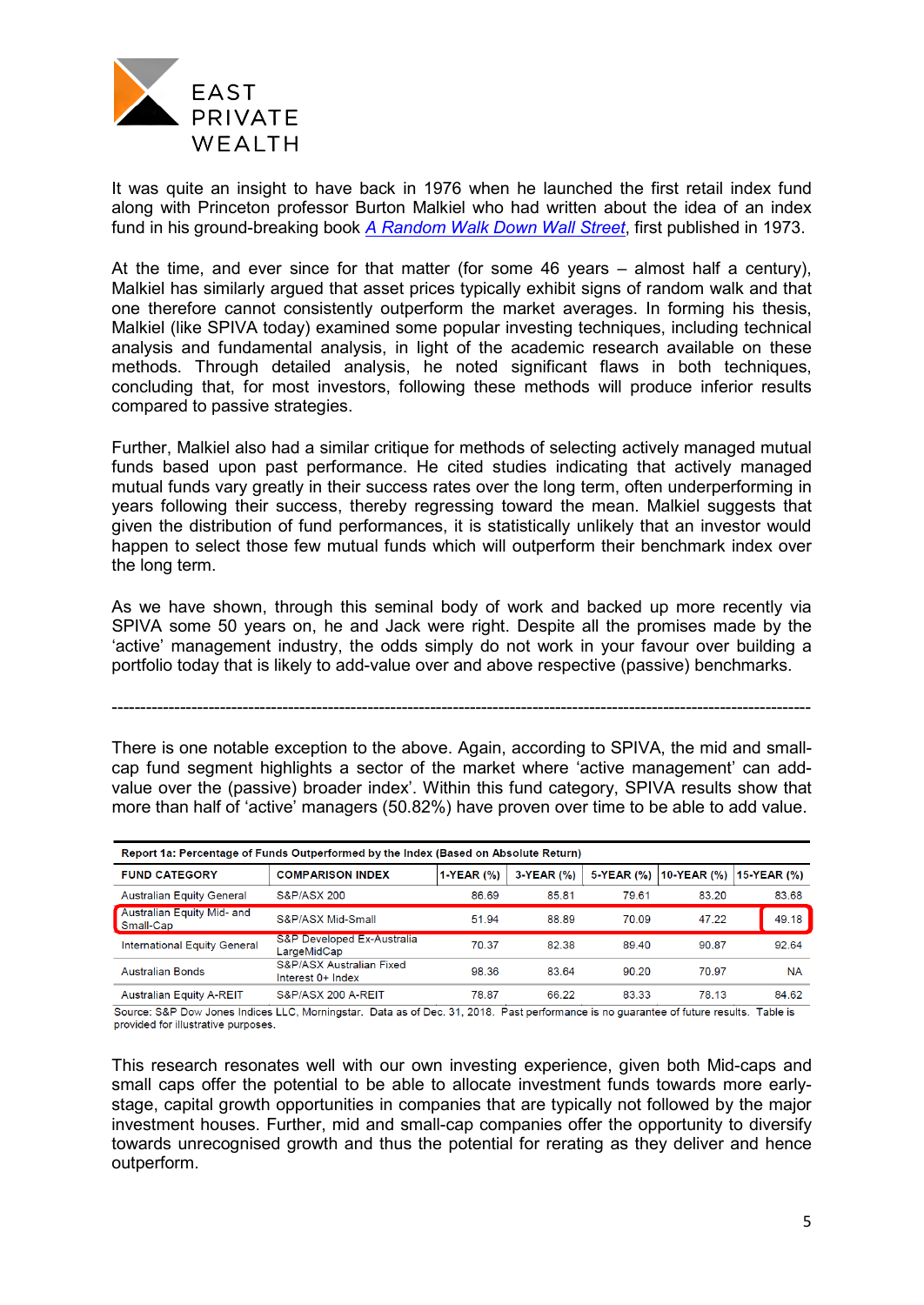

Again, this is not something that is new - Academic researchers have been studying the small cap premium for more than 40 years. A 1981 paper by [Rolf Banz](http://www.business.unr.edu/faculty/liuc/files/BADM742/Banz_sizeeffect_1980.pdf) argued that "smaller firms have had higher risk-adjusted returns, on average, than larger firms". This performance difference has come to be known as the 'size effect' or the 'small cap premium'. According to FTSE Russell, "The notion of both a small cap premium and a value premium in equity returns was solidly established with the publication of papers by Nobel Prize winner Eugene F. Fama and co-author Kenneth R. French. The Fama-French three-factor model of market, value and small cap factors has become a bedrock of academic and practitioner research". From 1927 through 1981, US small-cap stocks outperformed large caps by 3.1 percent annualised, according to the [Fama-French](http://mba.tuck.dartmouth.edu/bespeneckbo/default/AFA611-Eckbo%20web%20site/AFA611-S8C-FamaFrench-LuckvSkill-JF10.pdf) 'small-minus-big' factor.

The below chart for example shows the performance of the MSCI World Small Cap index since its inception in late 2000, versus the MSCI World index.



Source: Ausbil, FactSet, MSCI. Sharpe ratio calculated from monthly returns; risk fee rate is the ICE Libor 1M.

It is immediately apparent, from this chart, that small caps have significantly outperformed their larger counterparts, by a quantum of almost two-fold over this circa 20-year period. A secondary observation is that while the small cap journey appears to offer a little more volatility, the returns for risk taken relative to this volatility was significantly better than for the larger companies.

The upshot of this is relatively simple, overtime, the only Fund / Asset Category where one can have confidence of a chance of outperformance and adding-value, is with the mid and small cap stocks. Statistically speaking, it is here and really only here that we should attempt to step outside of a passive tilt to portfolio management, and attempt to add value when opportunities present themselves.

---------------------------------------------------------------------------------------------------------------------------